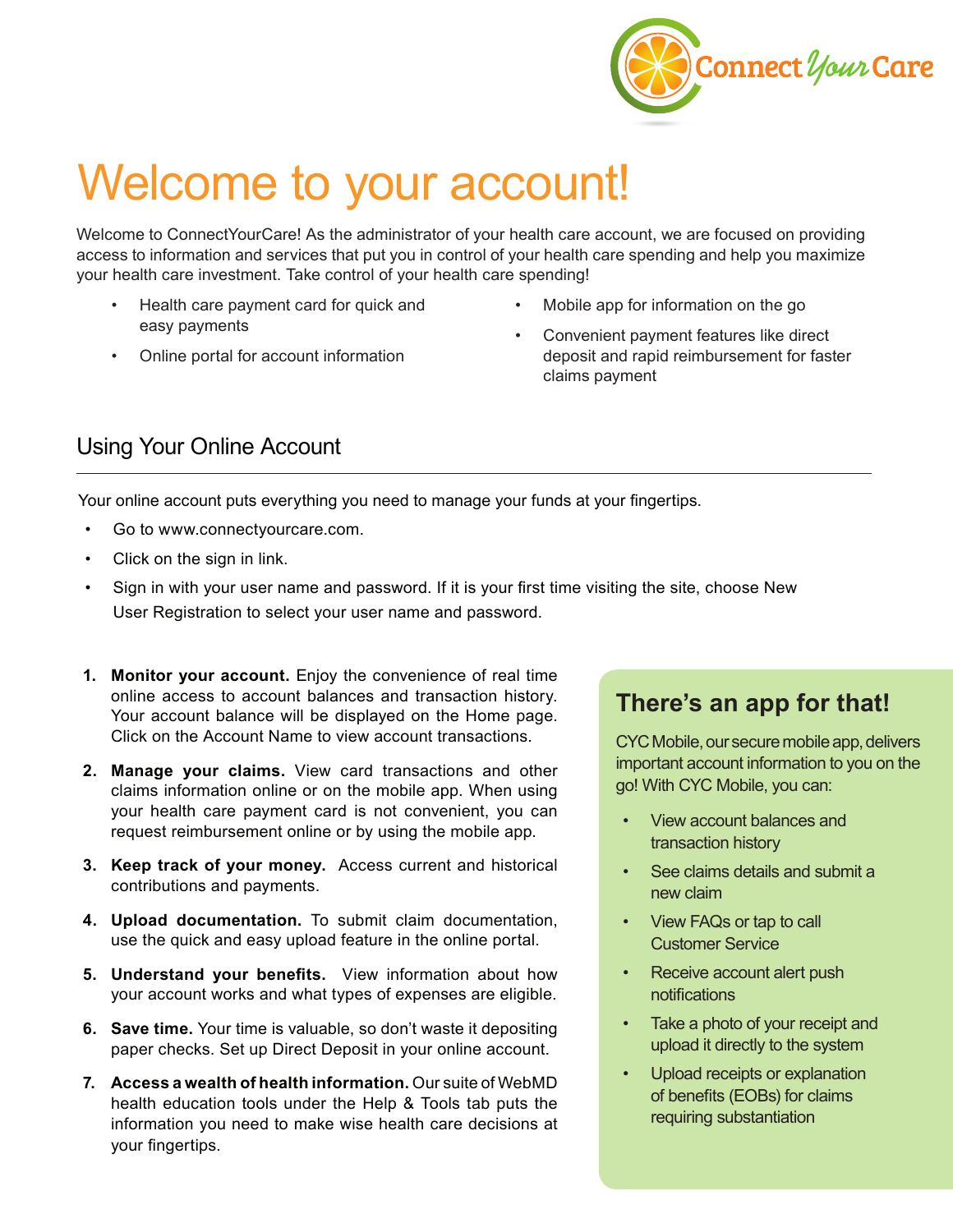

## Using Your Health Care Payment Card

Just 4 easy steps!

## **1. Use Your Health Care Payment Card**

Pay for eligible expenses directly at approved merchants (see sidebar). Each time you use your card, funds are automatically deducted from your health care account.

## **2. Get Your Balance**

By frequently checking your account balance online or through the mobile app, you will have a good idea of the amount of funds available in your account.

## **3. Know What's Eligible**

Familiarize yourself with what is an eligible expense from your employer's plan documents. For example, eligible items may include expenses for doctors' visits, prescription drugs and some over-the-counter items, though your plan may vary. If you use the card for ineligible expenses, you may be asked to write a personal check back to the plan or the ineligible expenses will be reported as taxable income.

### **4. Save Your Receipts**

Although your health care payment card eliminates the need to file paper claims, the IRS requires that your charges be verified. Always save your receipts in case ConnectYourCare requests them to confirm a purchase or for tax purposes.

If you have questions, contact Customer Service at 855-609-8616.

## Approved Merchants

Your card has been programmed to work only at approved merchant locations.

Examples of approved merchants include doctor's offices, pharmacies, hospitals and may include some retail locations. The card should only be used to pay for eligible healthcare expenses, and you should always save your receipts.

You will not be able to use your healthcare payment card at locations that are not approved merchants.

If your card is not accepted, you can pay by other means, then submit a request for reimbursement through your online account.

Your card includes a preset PIN, which is the last four digits of your card number.

To use this card without a PIN, select "credit" at the payment terminal.

> To select a different PIN, call 1-888-999-0121.